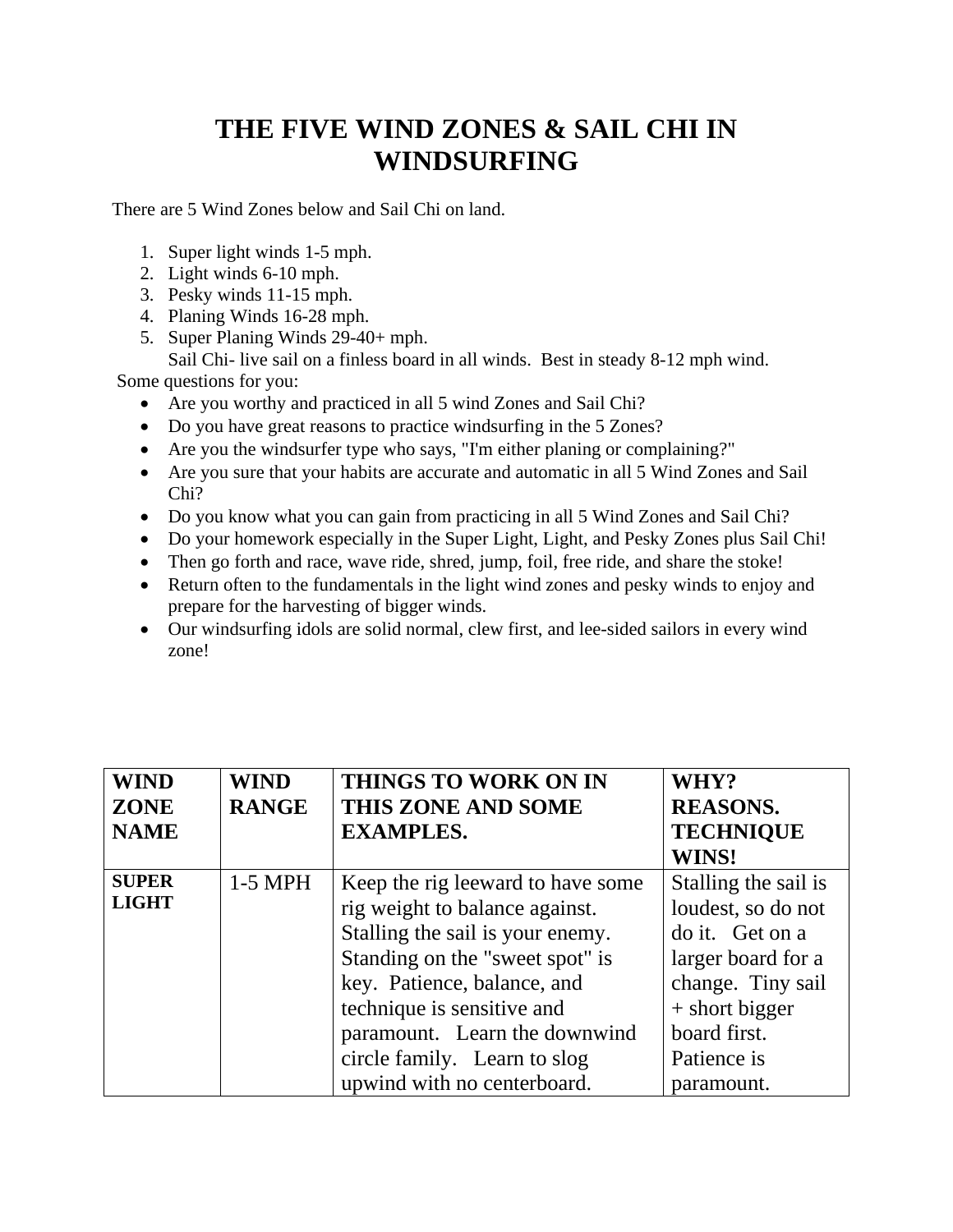| <b>LIGHT</b>   | 6-10 MPH                | Get on a medium board and go<br>crazy doing normal, leeside, clew<br>first sailing upwind and downwind.<br>Add in fin first, switch stance,<br>throws basics and learn the upwind<br>circle family. Let's lean back<br>against the sail's power. Can you<br>do both the short board and long<br>board tacks with 2 steps? How are<br>your demos? Are you doing all 4<br>types of steering: mast, sail,<br>waterline, rail? | The better you are<br>in light winds the<br>more you will<br>want to be good in<br>planing winds. Is<br>your posture,<br>handiwork, and<br>footwork spot on?<br>Are you turning<br>off the sail's power<br>before moving it.<br>Make your smaller<br>board feel larger<br>for every hour you<br>spend on it. Can<br>you uphaul your<br>shortest board. |
|----------------|-------------------------|----------------------------------------------------------------------------------------------------------------------------------------------------------------------------------------------------------------------------------------------------------------------------------------------------------------------------------------------------------------------------------------------------------------------------|--------------------------------------------------------------------------------------------------------------------------------------------------------------------------------------------------------------------------------------------------------------------------------------------------------------------------------------------------------|
| <b>PESKY</b>   | $11 - 15$<br><b>MPH</b> | A pivot jibe is different here than in<br>light wind. Are you adjusting<br>timing, sail handling, and angles<br>here? Are you getting picked off<br>due to posture, sail handling, and/or<br>footwork? Foil it up here.                                                                                                                                                                                                    | Ever fall off plane?<br>Now what? Can<br>you pivot jibe in 8<br>mph but not in 14<br>mph? Can you<br>schlog a short<br>board upwind?                                                                                                                                                                                                                   |
| <b>PLANING</b> | $16-27$<br><b>MPH</b>   | Heaven for most of us. Planing<br>and going scary fast. But can you<br>tack and jibe? Did you take lessons<br>and get coaching? Do you only<br>waterstart, hook in and strap in,<br>then go far because your turns are<br>suspect? Do you need a bigger sail<br>to waterstart? Do you go from<br>muscling the rig to muscling the rig<br>with an athletic recovery in<br>between or is it smooth and<br>repeatable?        | You have not<br>tacked in years?<br>Tired arms?<br>"Windsufferer" or<br>windsurfer?                                                                                                                                                                                                                                                                    |